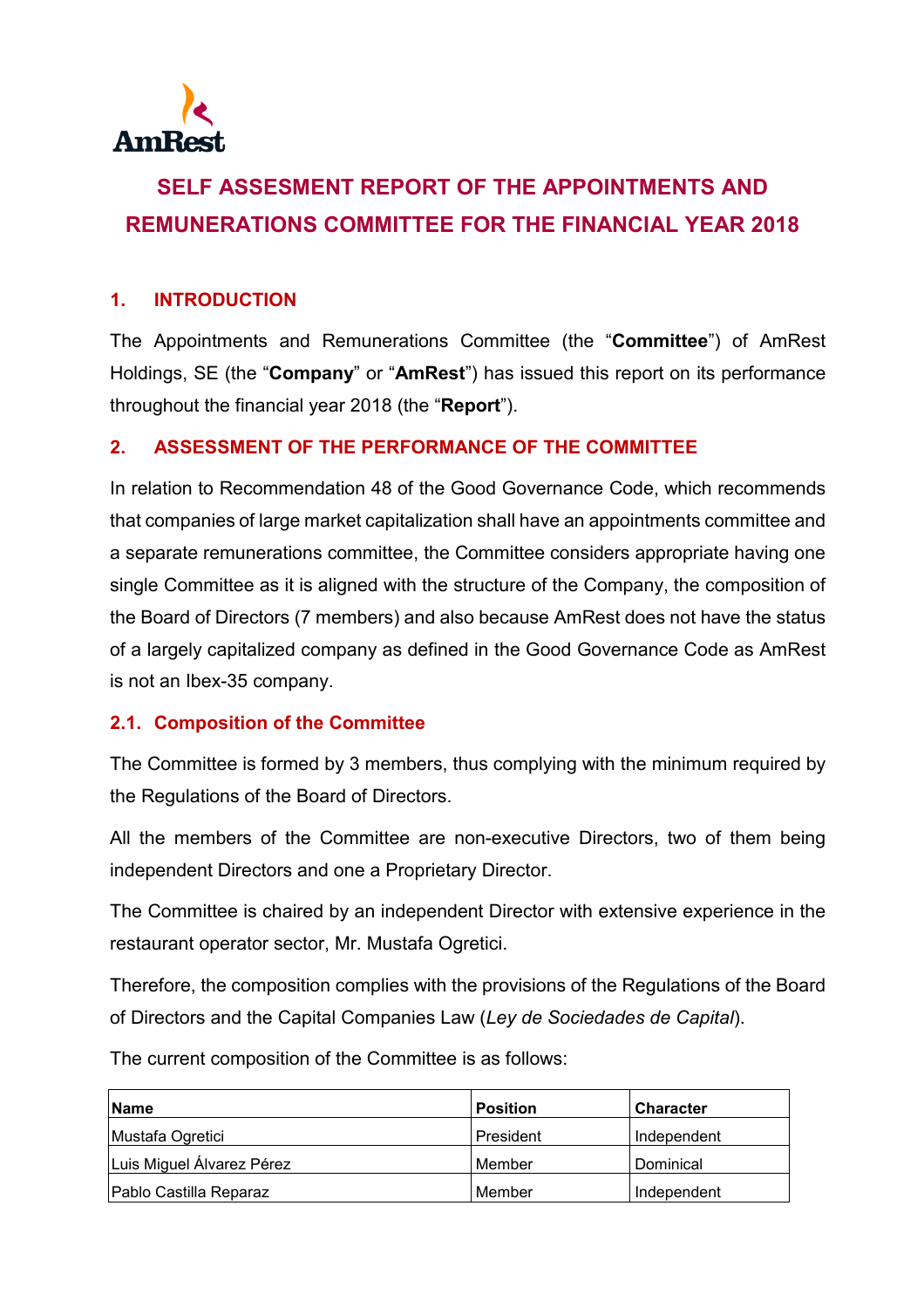

Mr. Eduardo Rodríguez-Rovira and Mr. Jaime Tarrero Martos, Secretary and Deputy Secretary of the Committee, respectively, attend and assist at the Committee's meetings.

In addition to the members of the Committee, Mr. Henry J. McGovern (Chief Executive Officer) and Mrs. Oksana Staniszewska (Chief People Officer) attended as guests meetings of the Committee.

The members of the Committee hold the knowledge, skills and experience necessary for the fulfillment of their duties.

#### **2.2. Functioning**

During 2018 the Committee met on 5 occasions, on April 23, May 4, September 21, October 22 and December 7.

The number of meetings during 2018 is considered enough, although it must be taken into account that the Committee was established on March 12, 2018 after the transfer of the registered office of the Company from Poland to Spain, and that the admission to trading of AmRest shares in the Spanish stock exchanges (milestone that determined the obligation to have such a delegated Committee of the Board) took place on November 21, 2018.

Regarding the preparation and development of the sessions, the Chairman of the Committee calls its sessions with adequate notice, and all members attended to each meeting.

Likewise, the members of the Committee are provided prior to each meeting the information related to the matters to be discussed, encouraging their active participation and to take an informed decision.

The Secretary has drawn up the corresponding minutes of all the sessions held, recording the development, content, discussions and resolutions adopted. The minutes of the Committee are available to both its members and the members of the Board of **Directors** 

Therefore, the Committee complies with the rules established in the Bylaws and in the Regulations of the Board of Directors, being organized in a correct and efficient manner for the performance of its functions.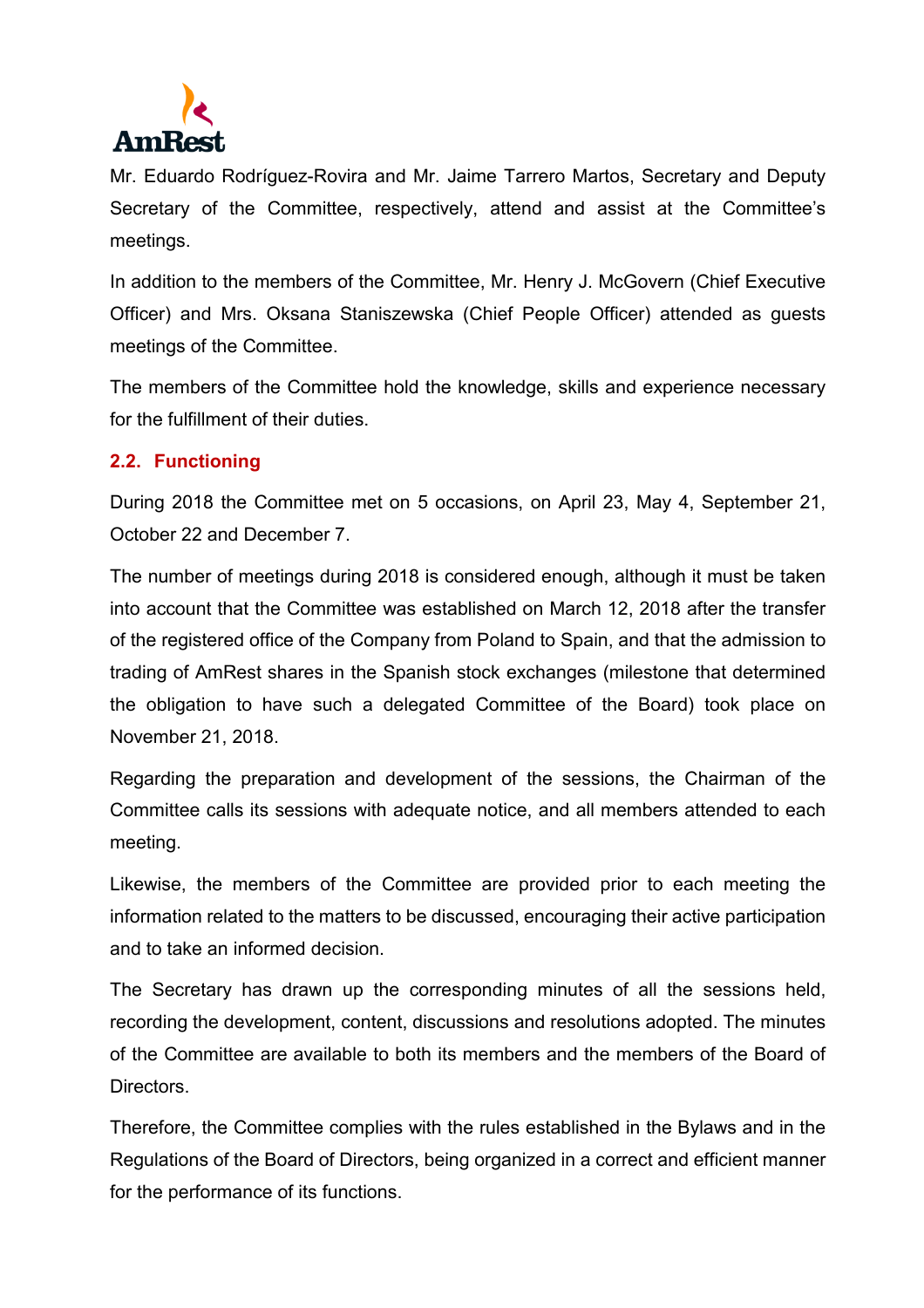

### **2.3. Matters discussed in 2018**

At the meetings held during 2018, the Committee has addressed, among others, the following issues:

- The hiring of Ramanurup Sen as the new "food services president" and the approval of his remuneration package.
- The reinforcement of the procedures for the incorporation of senior executives and amendment of their labor conditions, increasing to a greater extent the involvement of the Committee in the process of selection of candidates and their hiring and making the Human Resources area of the Group to maintain a periodic, fluid and detailed communication with the members of the Committee.
- The appointment of Mr. Luis Miguel Álvarez Pérez as Vice Chairman of the Board in order to expedite and ease its functioning in case of absence or incapacity of the Chairman.

In addition, the Committee started workstreams for 2019 to review the employment status of the CEO and to review the goals and remuneration scheme of the members of AmRest Executive Team in accordance with updated standards in each markets.

#### **3. CONCLUSIONS**

2018 was the first year for the Appointments and Remunerations Committee of AmRest as a delegated body of the Board of Directors.

The Committee considers that the number of meetings, the issues addressed and resolutions adopted have been adequate for these first months of work of the Committee as a new body in the AmRest corporate structure.

The members of the Committee agree on the need to maintain and increase fluent communication with the Company's human resources area, keep an adequate frequency of meetings, closely monitor the works initiated and identify continuous areas for improvement within its competences, particularly monitoring the performance of the members of the Executive Team ensuring that the remunerations are adequate both to their individual performance and the results of the Group.